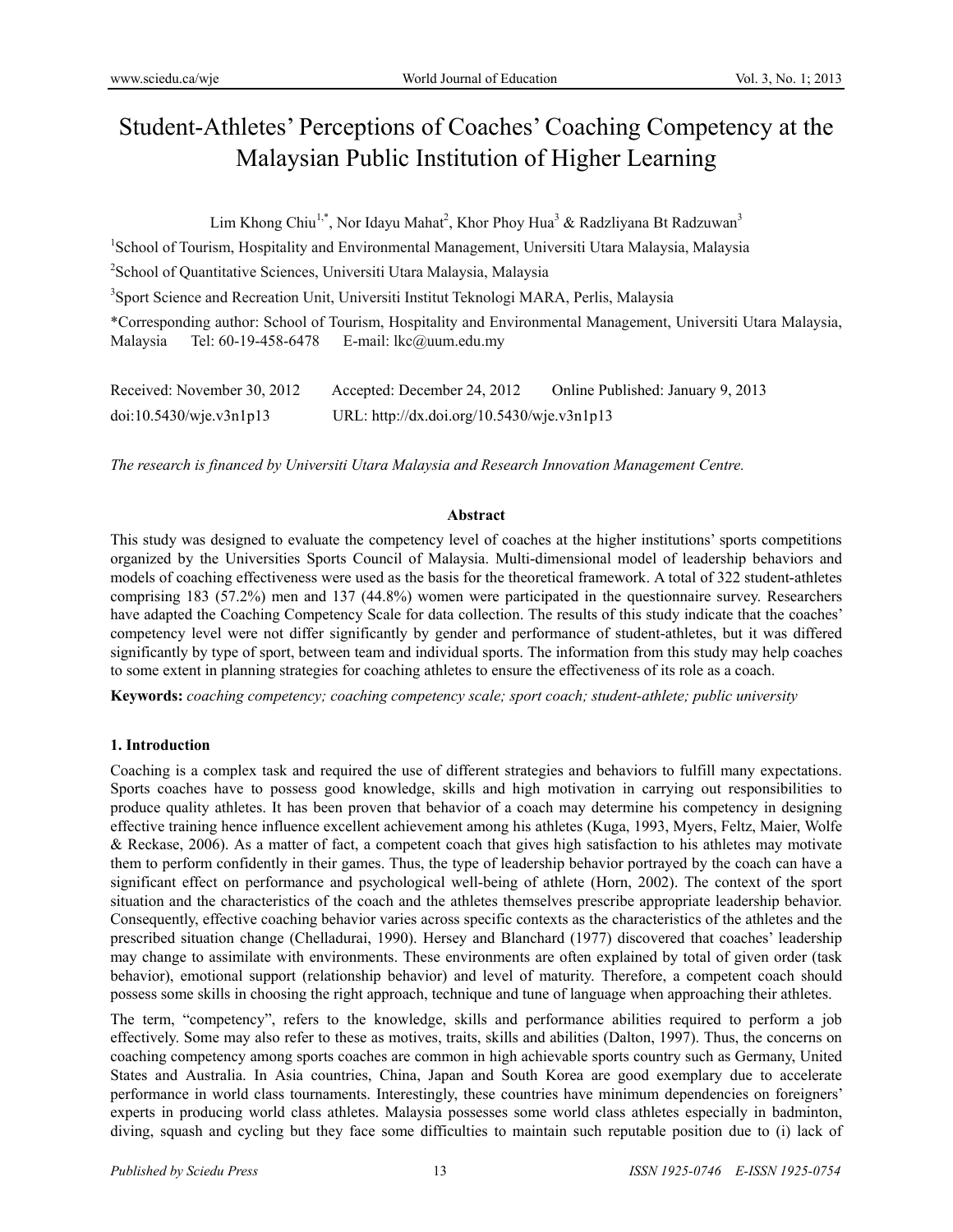replacement athletes, (ii) incompetence coaches and (iii) internal issues arose in the sports body. Some local studies have reported that the quality of coaching or training in Malaysia is less encouraging (Rahim Harun, 1992; Khoo Kay Kim, 1991, 1994, 1995). Former coach for hockey national team, Terry Walsh (1988), claimed that Malaysia is left behind in promoting scientific knowledge in sports thus unable to provide new techniques in coaching systems. A serious commented by Han Peter Thumm in local news, Berita Harian on 28 December 1990, that local coaches are incompetence to train sportsmen at states and country level. The notion was further supported by Sieh Kok Chi, the Olympic Council of Malaysia secretary, by stressing that the shortcomings of Malaysian sports was partly due to incompetent coaches, and thus, Malaysia should start with training the respective coaches first to bring back the sports culture in Malaysia (The Star, September 19, 2004).

To react with such comments, students' involvement in sports has been given serious attention in Malaysia where this commitment is counted in getting a place in local higher education institution. In fact, annual sports tournaments among higher education institutions are organized to support in supplying talented athletes for the country. In connection to this, every higher education institution has a pool of sports coaches to prepare institution's team for the tournaments. However, the issue here is, whether universities' coaches possess good competency in bringing up potential athletes for the country?

While the coach is constantly making evaluations about his/her athletes, student-athletes are also formulating assessments about their coach's personality and behavior. These perceptions of coaching competency could alter the performance of the student-athletes and could offer important insights into valuable information needed to improve this relationship (Cratty, 1989). In addition, it seems appropriate to consider the perspectives of student-athletes when evaluating coaching performance. Particularly important is the notion of conducting a broad comprehensive evaluation which will elicit an accurate profile of an individual's performance (Adams, 1979). However, a little research has been given emphasis on coaches' coaching competency in the Public Institution of Higher Learning (IPTA). Thus, the purpose of this study is to evaluate the coaching competency of coaches at 2010 IPTA sport competition from the perspective of the student-athletes.

## *1.1 Research Questions*

The specific research questions addressed in this study included the following:

a) What are student-athletes perceptions of coach's coaching competency based on their gender differences, sport categories (individual/team), and performance (win/loss) at 2010 IPTA sport competition?

b) Are there different levels of competency in accordance with the perceptions of student-athletes?

c) Does the performance of student-athletes is influenced by length of experience under supervision of their coaches?

## **2. Review of Literature**

The role of coaching in sports is important to ensure quality athletes in competition. Philips (2007) and Paling (2004) concluded that coaches play various roles in their profession. For example, coaches are asked to be teachers, organizers, motivators, leaders, and counselor. Williams, Jerome, Kenow, Rogers and Sartain (2003) stressed that coaches ensure quality and the effectiveness of any sports program. However, the most important successful factor of a coach is to help athletes to improve their athletic skill in a wide range of tasks from sequential development and mastery of basic skills for beginners, to the more specialized physical, technical, tactical, and psychological preparation of elite athletes (Bompa, 1999; Martens, 1987). These functions are normally accomplished by the coach engaging in leadership behavior that effectively elicits appropriate actions from the athletes towards achieving set goals, in competitive or practice situations.

Coaching competencies are a source of competitive advantage in any sports. It is a complex task that needs specific strategies and behavior to fulfill certain expectations. Coaching competencies consist of various variables. Previous literatures have identified the relationship between coaching efficacy and coaching perceptions (Manning, 2007). Coaching efficacy can be regarded as the extent of beliefs among coaches on how it will affect learning and performance of athletes. Coaches need to have the ability and confident in aligning game strategies and athlete's strength with the aim of coordinating the team's strategy with the opponent's strengths and weaknesses. Four dimensions have been elaborated by Fung (2002) regarding coaching efficacy. They are motivation, strategy, technique and personality building.

As far as coaching competency is concerned, Myers et al. (2006) stated that there were three competency domains that were in the National Standards for Athletic Coaches (National Association for Sport and Physical Education,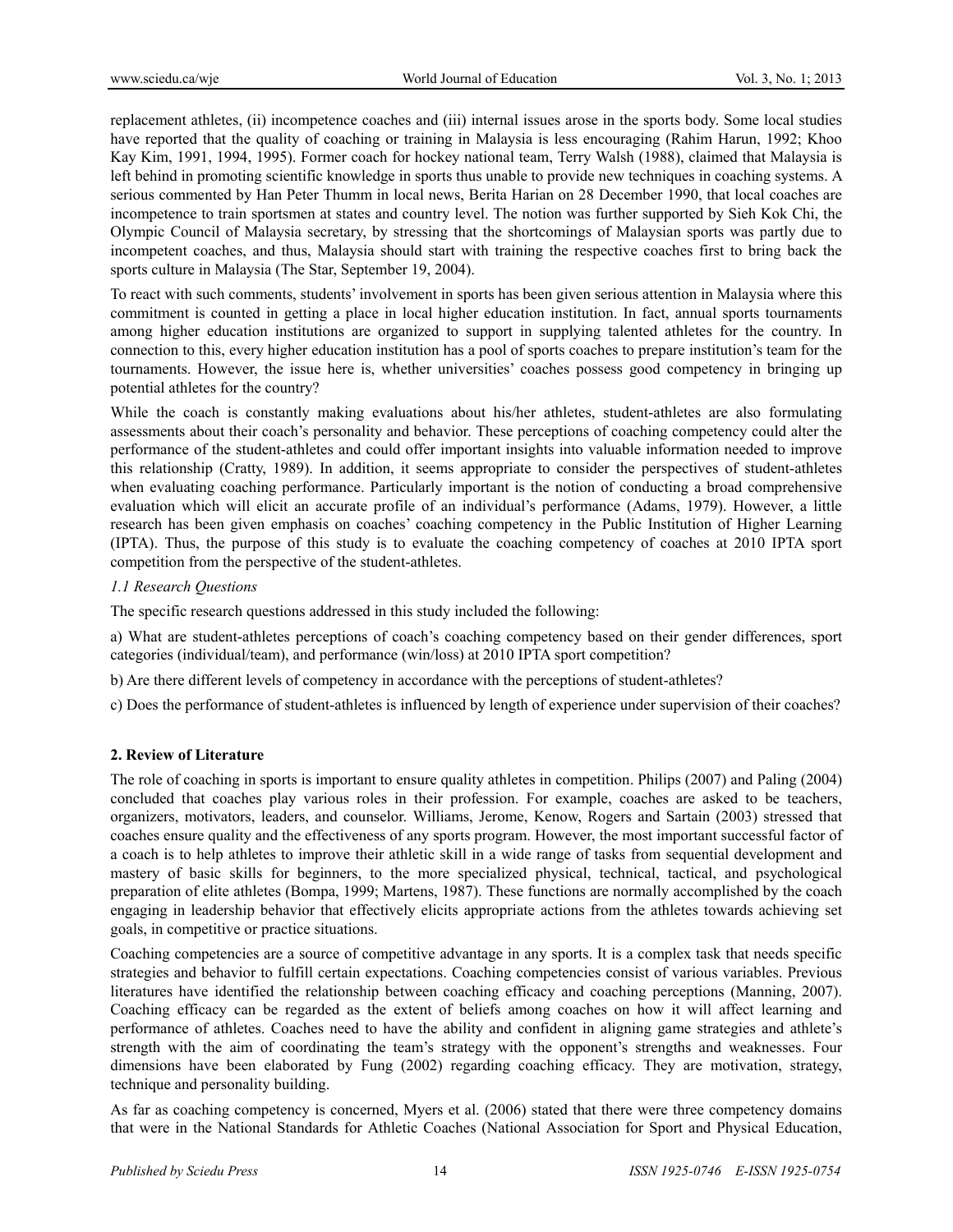1995) but were left out of the Coaching Behaviour Questionnaire. These competencies were listed as (a) growth, development and learning of athlete, (b) psychological aspects of coaching, and (c) skills, tactics, and strategies. Thus, Myers et al. (2006) designed The Coaching Competency Scale (CCS) based upon these competencies. The specific competencies measured by the CCS included: character building competency (CBC), game strategy competency (GSC), motivation competency (MC), and technique competency (TC). The CCS had been validated and tested for reliability in their research on athletes' evaluation of their head coach's coaching competency and found to be psychometrically sound.

In addition, according to Myer et al. (2006), many instruments are designed to measure a coach's behavior. However, three instruments that are most prominent are the Coaching Behavior Assessment System (Smith, Smoll, & Hunt, 1977), the Leadership Scale for Sports (Chelladurai & Saleh, 1978, 1980), and a Decision Style Questionnaire (Chelladurai & Arnot, 1985). Indeed, these instruments have also been used to assess athletes' perceptions of their coach's behavior (Horn, 2002). However, according to Myer et al. (2006), none measure athletes' evaluations of their coach's behavior.

In relation to coaches' leadership behavior, Chelladurai and Saleh (1978) reported that team sport athletes preference for training and instruction leadership style was significantly greater than that of individual sport athletes. Closed-sport (low-variability tasks) athletes also preferred significantly more training and instruction than did the open-sport athletes (high variability tasks). Terry and Howe (1984) found that athletes in independence sports (team sports) preferred more democratic and less autocratic behavior than did the athletes in interdependent sports. In another study by Terry (1984) reported that team sport athletes preferred significantly more training and instruction, autocratic behavior, and positive feedback, but less democratic behavior and social support than individual sport athletes. Besides, Schliesman (1987) has done a study on coaching leadership in individual sports. The purpose was to determine leadership behavior in sports and establishing the relationship between satisfaction and leadership among athletes. It was found that both democratic behavior and social support has a significant relationship. The higher the democratic behavior shown by coaches, the more social support the athletes will acquire. Even though the methodological aspect was questionable especially on sample selection, the finding has provided insights on coaches' behavior, these results lend support to path-goal theory (House, 1971), which postulates that when tasks are varied and interdependence, greater structure and closer supervision will be preferred.

In the context of gender, athlete gender has been tested across a wide-range of team and individual sports (Chelladurai & Arnott, 1985; Chelladurai & Saleh, 1978; Terry, 1984; Terry & Howe, 1984; Lim 1995). However, in general, the degree of similarities or difference between genders in their coaching preferences is unclear and required further investigation. For instance, Terry and Howe (1984) investigated the coaching preferences of male and female varsity athletes. In examining the preferences of 160 athletes (male = 80; female = 80) from 16 sports, the researchers found considerable similarities between genders. Responses indicated that preference scores of the male athletes were significantly higher than those of the females athletes for autocratic only. Similarly, Terry (1984) investigated the coaching preferences of elite male and female intercollegiate athletes participating in a number of dual-gender sports, including basketball, volleyball, track  $\&$  field and swimming. The results indicated that male athletes prefer more autocratic behavior than female athletes do. This partially support Chelladurai and Saleh's (1978) findings that male athletes prefer more autocratic and social support behavior and female athletes prefer more democratic behavior.

The study in relation to coaching behaviour in the local Malaysia contexts, however, has been explored by Lim (1995) with the purpose to identify and determine the coaching behavior and their relationships with achievement motivation and satisfaction among athlete in secondary schools. By adapting the Leadership Scale for Sports (Chelladurai & Saleh, 1978, 1980) for data collection, the results indicated that the training and instruction, and rewarding behavior are often exhibited by the coaches, and on the other hand autocratic behavior is seldom portrayed. In the perception of athletes, the findings indicated significant difference between men and women's perceptions on autocratic and social support behaviors. Male athletes seem to perceive their coaches portrayed more autocratic behavior and female athletes perceived their coaches exhibited more social support behavior. These findings are consistent with the previous studies such as by Chelladurai and Saleh, (1978), Terry (1984) and Terry and Howe (1984). Additionally, field games athletes (e.g. football, netball, softball) perceived their coaches portrayed more training and instruction behavior compared to court games athletes (e.g. volleyball, basketball).

However, a study by Abdul Hafidz and Norazman (2004) regarding the relationship between coaches' profile and athletes' performance shown that coaches' skills will not only help athletes in enhancing their physical, technical and psychological ability, but may educate athletes in their social and spiritual life. A qualitative approach (interview,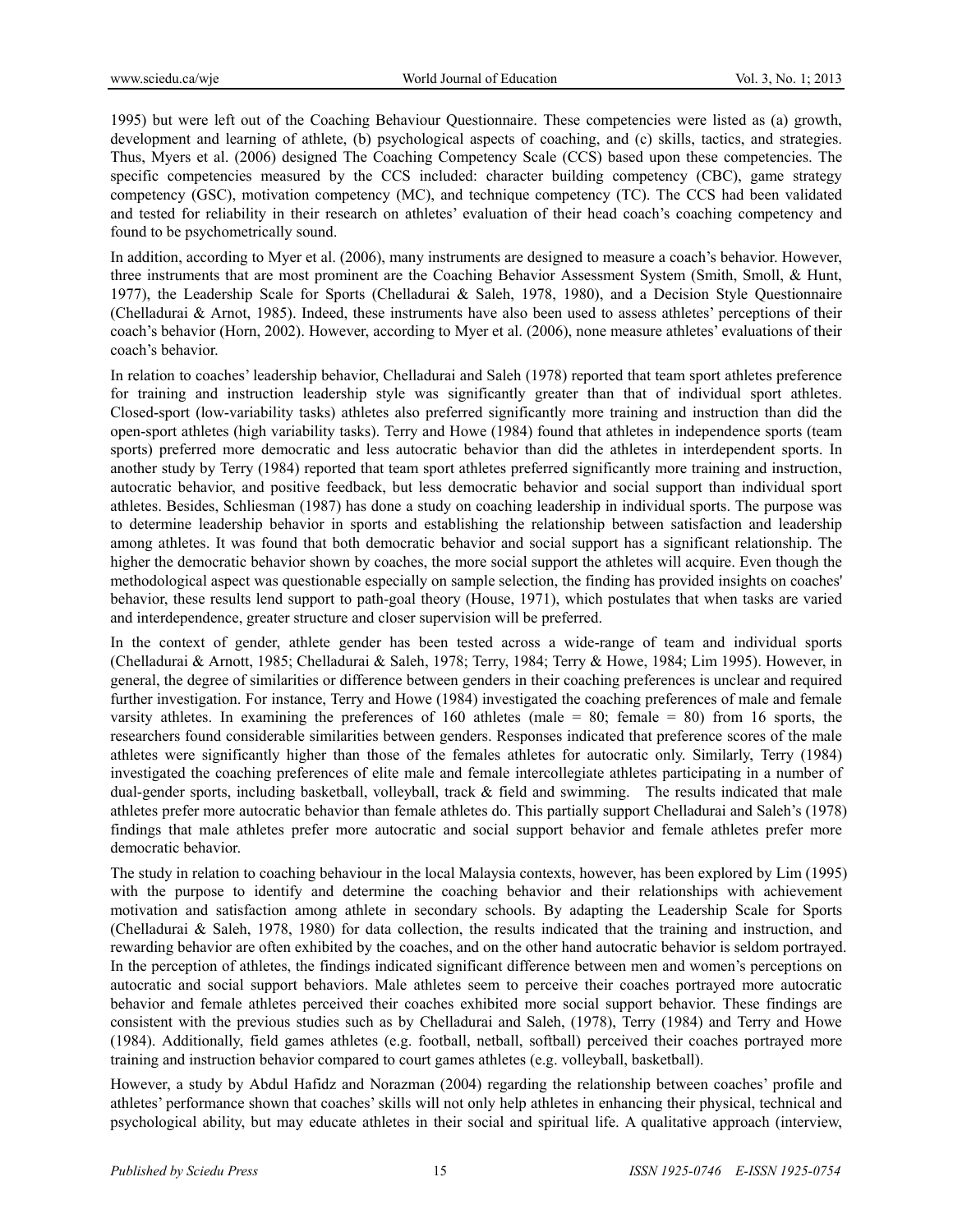document analysis and observation) was employed to compile data on coaches' profile, training program and athlete's achievement. The outcome of the study revealed that experience and qualification in coaching is imperative as determining factor towards athletes' performance either in individual or team sports. However, there were contradicting perceptions and views between coaches and managers that result in poor performance of the athletes. Coaching style should be tailored based on situational factor in order to secure success in sports. Coaches' individual philosophy, work ethics and professionalism with proper communication style will contribute significantly to the success in any sports and competition.

In conclusion, the coach-athlete-interaction, especially the leadership behavior of coaches, plays a crucial role in the development of young athletes' sport performance. Giving instructions and positive feedback seems to foster the development of sport skills. Thus, the type of leadership behavior displayed by the coach can have a significant effect on the performance and psychological well-being of the athlete (Horn, 1992).

## **3. Method**

### *3.1 Research Design*

This study was performed to get some empirical evidence about competency of coaches in higher education institutions in Malaysia. Specifically, it focused on student-athletes perceptions of the competency of their coaches at 2010 IPTA sports competition. A quantitative approach by using field survey method was used in this study. Four public universities in the northern peninsular of Malaysia have been chosen to collect data.

### *3.2 Subjects*

A total of 322 student-athletes were chosen via purposive sampling technique as the subjects. They were identified by an athletic administrator at their respective universities. Student-athletes from various sports, including team and individual sports who were representing their respective universities in the IPTA sports competition were chosen to participate in this study.

### *3.3 Instrumentation*

The instrument selected for the study was the Coaching Competency Scale (CCS) developed by Myers et al. (2006). The 24-item questionnaire in CCS was designed to measure four different dimensions. The four categories included motivation competency (MC), game strategy competency (GSC), techniques competency (TC), and character building competency (CBC). The definition of each dimension is given in Table 1.

| Dimension of competency | Definition                                                                                            |  |  |  |  |
|-------------------------|-------------------------------------------------------------------------------------------------------|--|--|--|--|
| Motivation              | Coaches' ability to affect mood psychology and skills of athletes.                                    |  |  |  |  |
| Game strategy           | Coaches' ability to lead athletes during competition.                                                 |  |  |  |  |
| Techniques              | Coaches' ability to make some diagnostics and giving instructions to<br>athletes.                     |  |  |  |  |
| Character building      | Coaches' ability to influence athletes' personal development and positive<br>attitude towards sports. |  |  |  |  |

**Table 1:** Definition of Four Dimensions of Coaches' Coaching Competency

#### Source: Myers et al. (2006)

All items of CCS are measured using a Likert scale of 10 points where (1) indicates "not at all competent" and (10) indicates "extremely competent". As suggested by Myers et al. (2006), this study will identify the level of competency on coaches based on the overall student-athletes perception score of the items. Competency is defined by Myers et al. (2006) as, "athletes' evaluations of their coach's ability to affect athletes' learning and performance" (p.452).The questionnaire was prepared in Malay (Malaysia national language) hence translation processes of CCS which originally in English were performed via back translation (Brislin, 1971). Then, we conducted a pilot test on the designed questionnaire to 290 respondents to evaluate reliability of the questionnaire. The results of this pilot test show that the measured reliability based on Cronbach's Alpha is a little bit higher than the ones reported by Myers et al. (2006) (see Table 2). Such findings allow us to use the translated questionnaire for actual study.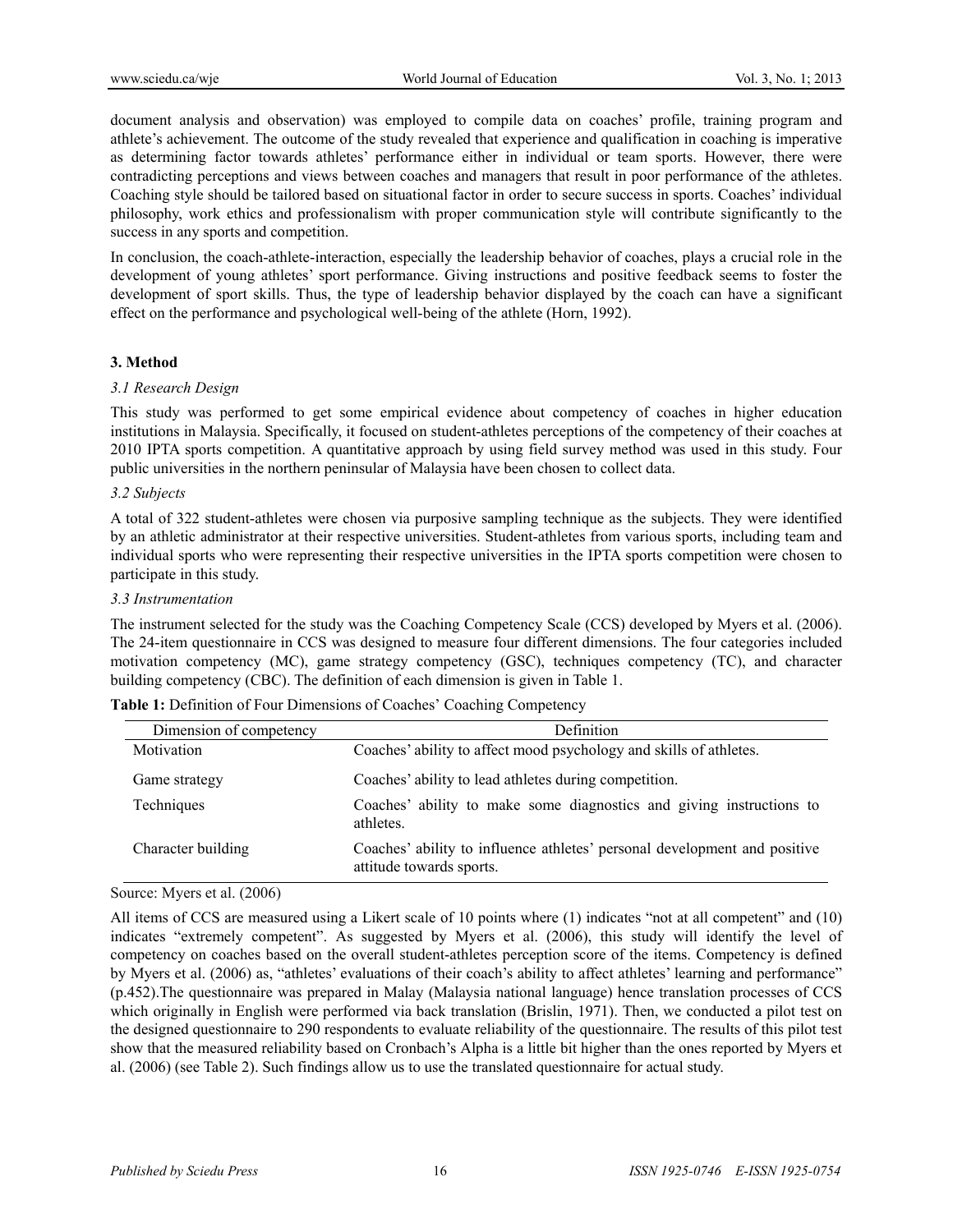| Dimension of competency | Cronbach's Alpha Value    |                                                                 |  |  |  |  |
|-------------------------|---------------------------|-----------------------------------------------------------------|--|--|--|--|
|                         | Pilot study ( $n = 290$ ) | Past literature                                                 |  |  |  |  |
| Motivation              | 0.9565                    |                                                                 |  |  |  |  |
| Games strategy          | 0.9467                    | Myers et el. $(2006)$ :                                         |  |  |  |  |
| Techniques              | 0.9419                    | Range from $0.82$ to $0.92$ for<br>each dimension of competency |  |  |  |  |
| Character building      | 0.9149                    |                                                                 |  |  |  |  |
| Total coaching          | 0.9844                    |                                                                 |  |  |  |  |

## **Table 2:** Internal Consistency of Coaches' Coaching Competency

#### *3.4 Procedures*

Permission to collect data with undergraduate students was received from selected university administrators. Questionnaires were administered by two trained research assistants as well as via the sport officer from respective universities to some chosen student-athletes who were participating and representing their university during the 2010 higher education institution sports competitions. Considering too many universities nationwide are costly hence we limited the sample to the four universities located in northern peninsular of Malaysia namely Perlis, Kedah and Penang. The subjects were asked to complete a survey questionnaire. Samples were informed concerning the purpose of the study and general instructions were provided, help was offered when needed, and responses were anonymous.

#### *3.5 Data Analysis*

The questionnaires collected were processed and analyzed with the SPSS/PC 16.0 statistical software package. The descriptive analyses were used to examine the means and standard deviations of each dimension of coaching competency according to gender, type of sports, and performance. T-test was performed to compare means differences between each group. Line graph was also plotted to present the relationship between the student-athletes' performance (win vs. loss) and the length of experience with their coach's supervision.

### **4. Results and Discussion**

#### *4.1 Background of Sample*

The analysis on 322 samples of student-athletes showed that 57.20% were male and 42.80% were female. 60.25% of them involved in team sports, which comprises of at least two players in a team, and the remaining were in individual sports such as swimming, archery and golf. Since the study is conducted among student-athletes in universities, therefore 59.25% of our samples have their experience at most 12 months with their respective coaches. The obtained samples also indicate that 55% of them won the game that they had participating (winner, first runner up or second runner up) and 45% defeated.

#### *4.2 Coaches' Coaching Competency*

Research questions (a) and (b) asked "What are student-athletes perceptions of coach's coaching competency based on their gender differences, sport categories (individual/team), and performance (win/loss) at 2010 IPTA sports competition?" And "Are there different levels of competency in accordance with the perceptions of student-athletes?" Descriptive statistics were used to quantify each student-athletes' responses to the CCS. The mean values for each dimension according to each category are presented in Tables 3, 4, and 5. The investigation computed the average of total of competency and compared the groups of each factor statistically. The summarizations of the results are also tabulated in Tables 3, 4 and 5.

Competencies of coaches from gender point of views show that both male and female athletes rated their coaches with average total score close to the maximum score. This implies that the athletes find their coaches as possessing adequate level of knowledge, skills and experience in motivating, planning for strategy, imposing good techniques and building good characters for them. The results also show that the scores from both genders are not much difference. To confirm this, a statistical test was conducted on each dimension as displayed in the last column of Tables 3, 4, and 5. The result on each dimension shows that there is no significantly different of perceptions between genders hence gender is not a criterion that can distinguish level of competency among coaches. Based on these findings, we can also justify that coaches are not showing any signal of gender biased in training their athletes. They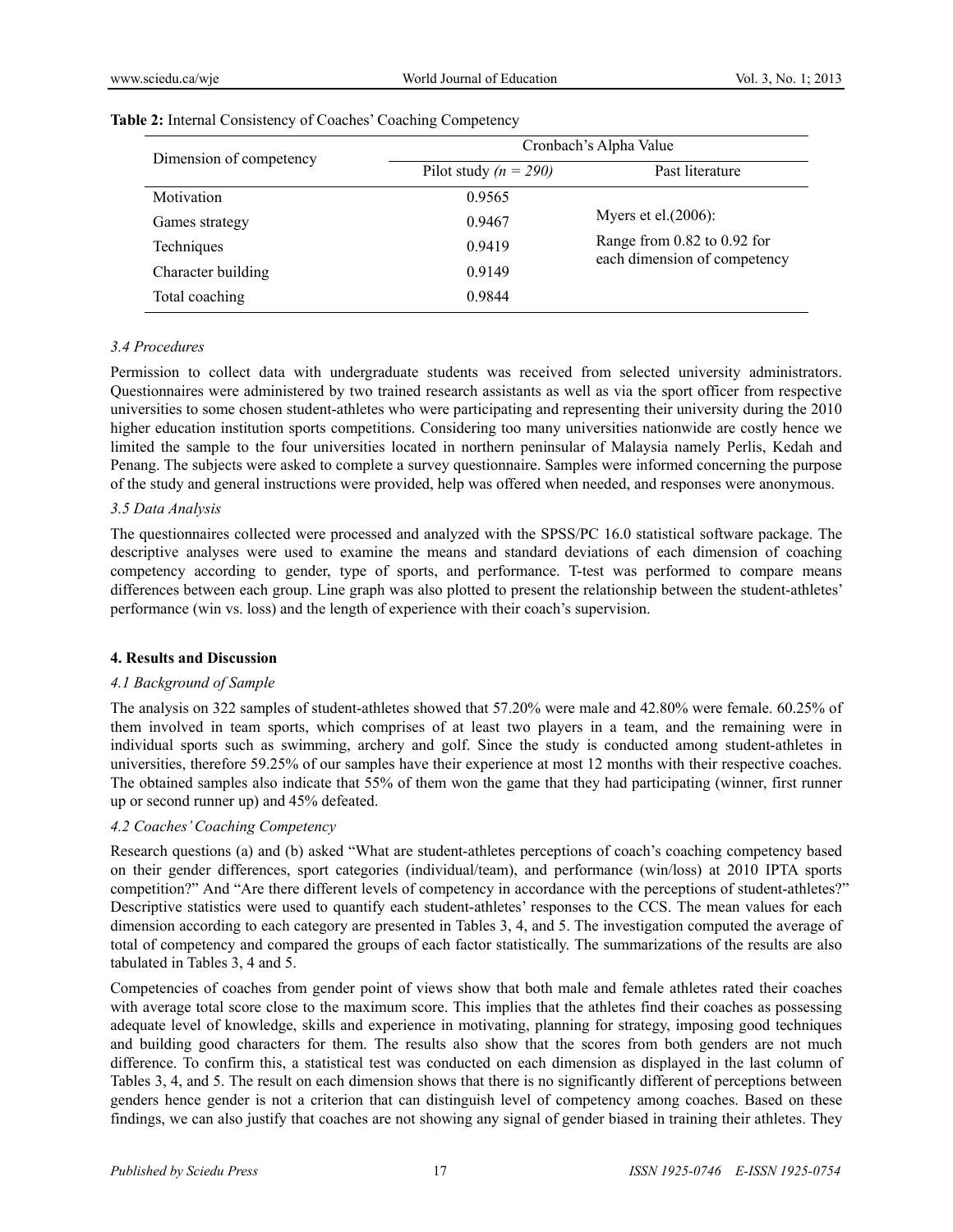| of<br>Dimension<br>Competency           | Num.<br>of<br>items | Min.<br>score  | Max.<br>score |                | Test<br>differences |         |        |               |
|-----------------------------------------|---------------------|----------------|---------------|----------------|---------------------|---------|--------|---------------|
|                                         |                     |                |               | Gender         |                     |         |        |               |
|                                         |                     |                |               |                | Male                |         | Female |               |
|                                         |                     |                |               | $\overline{M}$ | SD                  | M       | SD     | groups        |
| 7<br>Motivation                         |                     | 7              | 70            | 55.89          | 10.44               | 56.83   | 10.27  | $t = -0.796$  |
|                                         |                     |                |               |                |                     |         |        | $(p = 0.427)$ |
| Games strategy                          | 7                   | 7              | 70            | 55.71          | 10.54               | 55.51   | 8.54   | $t = 0.182$   |
|                                         |                     |                |               |                |                     |         |        | $(p = 0.856)$ |
| Techniques                              | 6                   | 6              | 60            | 48.06          | 9.04                | 47.82   | 7.30   | $t = 0.247$   |
|                                         |                     |                |               |                |                     |         |        | $(p = 0.805)$ |
| Character<br>$\overline{4}$<br>building |                     | $\overline{4}$ | 40            | 31.93          | 6.12                | 32.47   | 4.62   | $t = -0.847$  |
|                                         |                     |                |               |                |                     |         |        | $(p = 0.397)$ |
| Total coaching                          | 24                  | 24             | 240           | 192.410        | 35.138              | 192.258 | 28.198 | $t = 0.041$   |
|                                         |                     |                |               |                |                     |         |        | $(p = 0.967)$ |

perhaps giving them exercises and coaching them suitable with their energy and physical.

**Table 3:** Student-athletes Perceptions on Coaching Competency in Terms of Gender

The second investigation that evaluates competencies of coaches from types of sports point of views show those athletes from team sports rated higher score of their coaches than those from individual sports in all dimensions. Such results indicate that coaches for team sports are more competent in playing their roles for motivating, deciding game strategy, introducing good coaching techniques and successfully building characters among athletes.

| of<br>Dimension<br>Competency | Num.<br>of<br>items | Min.<br>score | Max.<br>score | Types of sports |        |                |        | Test                   |
|-------------------------------|---------------------|---------------|---------------|-----------------|--------|----------------|--------|------------------------|
|                               |                     |               |               | Individual      |        | Team           |        | differences<br>between |
|                               |                     |               |               | $\overline{M}$  | SD     | $\overline{M}$ | SD     | groups                 |
| 7<br>Motivation               |                     | 7             | 70            | 57.11           | 8.76   | 54.80          | 12.52  | $t = 1.930$            |
|                               |                     |               |               |                 |        |                |        | $(p = 0.55)$           |
| Games strategy                | 7                   | 7             | 70            | 56.73           | 9.11   | 53.73          | 10.58  | $t = 2.680**$          |
|                               |                     |               |               |                 |        |                |        | $(p = 0.008)$          |
|                               |                     | 6             | 60            | 48.74           | 7.62   | 46.54          | 9.40   | $t = 2.269*$           |
| Techniques                    | 6                   |               |               |                 |        |                |        | $(p = 0.024)$          |
| Character<br>building         | 4                   | 4             | 40            | 32.61           | 5.21   |                | 6.05   | $t = 1.977*$           |
|                               |                     |               |               |                 |        | 31.35          |        | $(p = 0.049)$          |
| Total coaching                | 24                  |               |               | 195.287         | 29.788 |                |        | $t = 2.198*$           |
|                               |                     | 24            | 240           |                 |        | 186.941        | 36.175 | $(p = 0.029)$          |

**Table 4:** Student-athletes Perceptions on Coaching Competency in Terms of Types of Sports

Such findings can be described by the fact that a coach for a team sports needs more skills in managing, guiding and monitoring many athletes in the team. Such additional competency elements can be identified from the significant results of t-statistic which are all dimensions except motivation. Therefore, these additional competency elements include his ability: (i) to identify strengths and weaknesses of every player in a team before a final strategy for combination of players be made to oppose a rival team, (ii) to apply appropriate guidance techniques and game strategy that is effective to lead the team to win a match and (iii) to create responsibility among the players so that they are functioning as a dynamic team during a match. In contrast, a coach for individual sports may provide a hundred percent attention on his athlete. However, this result cannot be simply judged that coaches for team sports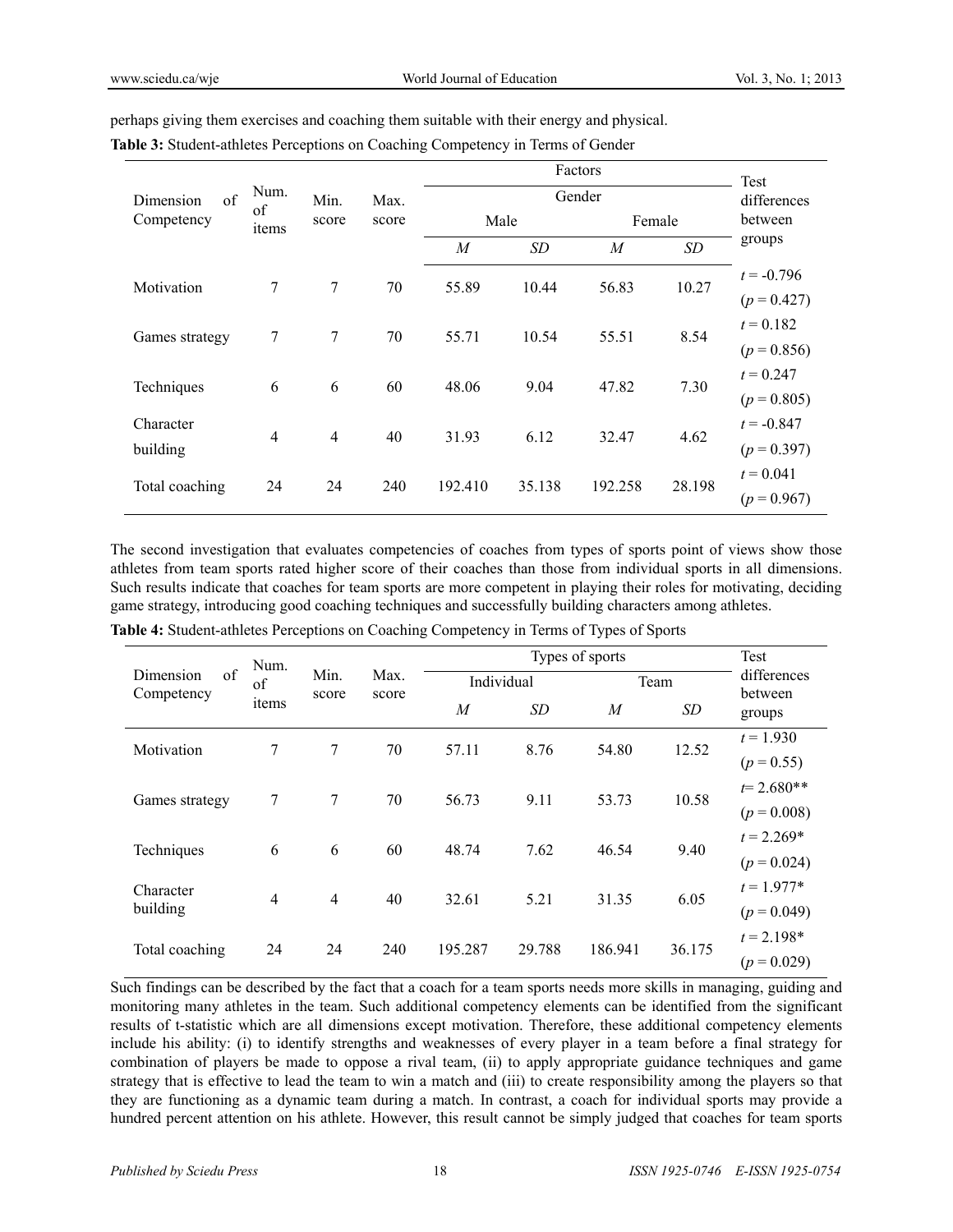are more superior to coaches for individual sports.

In comparison of the perceptions between winners and losers, the results revealed that there was no significant difference on each of the dimension of coaching competency. The mean scores of both groups are just indicated a small differences. Thus, this could be implied that regardless of whether they won or lost in the competition, the student-athletes perceived the competencies level of the coaches have demonstrated with equal competencies in coaching. These findings could be explained that the perceptions of student-athletes are more likely being influenced by their previous sporting experiences as an athlete whether before they were with the current team or with the current team for quite some times under the supervision of different coaches, and thus, as a result of that experiences they were not too dependent from their current coaches.

**Table 5:** Student-athletes Perceptions on Coaching Competency in Terms of Performance in the Competitions (win-loss)

| of<br>Dimension<br>Competency | Num.           | Min.<br>score | Max.<br>score | Performance in the competitions |        |         |           | Test                   |
|-------------------------------|----------------|---------------|---------------|---------------------------------|--------|---------|-----------|------------------------|
|                               | of<br>items    |               |               | Winner                          |        | Loser   |           | differences<br>between |
|                               |                |               |               | $\overline{M}$                  | SD     | M       | <i>SD</i> | groups                 |
| 7<br>Motivation               |                | 7             | 70            | 56.47                           | 10.03  | 55.90   | 10.91     | $t = 0.481$            |
|                               |                |               |               |                                 |        |         |           | $(p = 0.631)$          |
| Games strategy                | 7              | 7             | 70            | 56.06                           | 10.44  | 54.93   | 9.00      | $t = 1.022$            |
|                               |                |               |               |                                 |        |         |           | $(p = 0.308)$          |
|                               |                |               |               |                                 |        | 47.44   |           | $t = 0.844$            |
| Techniques                    | 6              | 6             | 60            | 48.25                           | 8.92   |         | 7.78      | $(p = 0.400)$          |
| Character<br>building         | $\overline{4}$ | 4             | 40            | 32.36                           | 5.69   | 31.83   | 5.46      | $t = 0.844$            |
|                               |                |               |               |                                 |        |         |           | $(p = 0.399)$          |
| Total coaching                | 24             | 24            | 240           | 193.494                         | 33.847 | 190.355 | 31.126    | $t = 0.840$            |
|                               |                |               |               |                                 |        |         |           | $(p = 0.401)$          |

## *4.3 Relationship between Performance and Length of Experience*

In order to address research question (c) asked "Does the performance of athletes is influenced by length of experience under supervision of their coaches? We performed some investigations to determine whether performance of athletes is influenced by length of experience under supervision of their coaches. Figure 1 shows the fluctuations of both groups of athletes who won and loss in the competitions based on their cumulative length of supervision.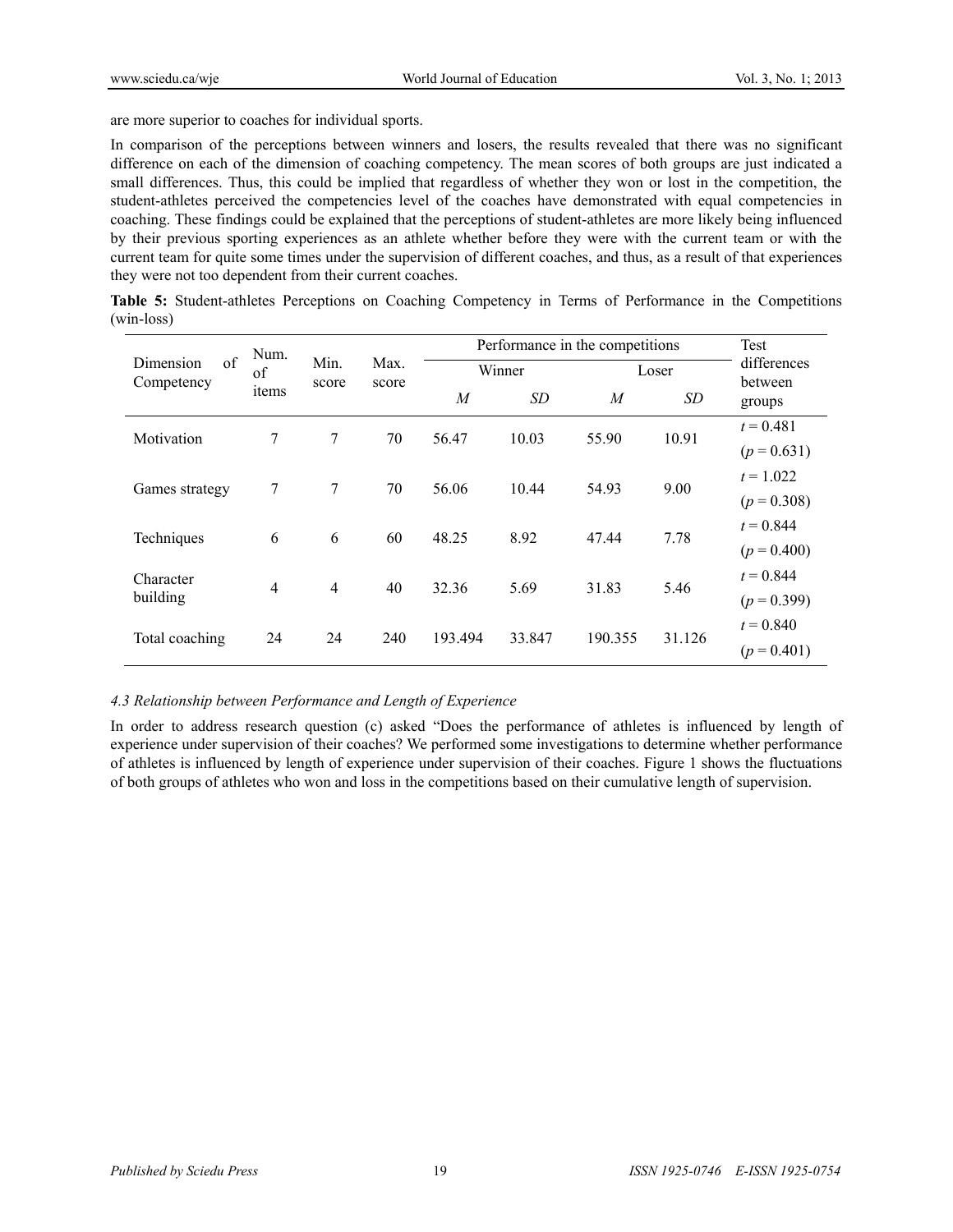

**Figure 1:** Correlation between Performance and Length of Supervision

Fluctuations as depicted in Figure1 can be summarised in three phases. Phase I is for beginner where the athletes are just a month with the coaches. In Figure 1 we can see that there are more athletes who won in the competitions. Such result may explain a good start communication between coaches and athletes where both parties were at the similar agreements on choosing they types of training, strategy and tactics of games. It was also not possible that the athletes themselves were talented for the games which they possessed the skills and techniques prior to join universities' teams.

Phase II (2 to 10 months) however has reversed result where the percentage of athletes who loss in the competitions was larger than the winners. If we consider that students join the universities' teams at the beginning of their registration to the university, then the first six months or the first one year at the university was a period where a student struggles to balance their academic classes and training sessions. In Malaysia, most universities allow the new students to register for 15 to 21 credit hours for courses thus it is more to say that the students will be burdened with many assignments. Consequently, students have to limit themselves to have extra training hours. Besides, achievement in sports especially at the university environment has not been recognised with extra points for grading purposes, therefore one may take for granted that there is no issue whether you are a winner or a loser.

Phase III (after 10 months) depicts another different scenario where more athletes performed well in their games in general. This gives us some information that athletes have aligned themselves with the trainings and coaches. A result of chi-square test indicates  $\chi^2 = 57.601$  (p-value < 0.000) which means that the length of time an athlete was supervised may influence his/her performances in the competitions. The behaviour of influence was presented in Figure 1.

## **5. Conclusion**

Results from this study have several important implications. This study has successfully demonstrated some levels of competency displayed by the coaches in public universities. Coaches' coaching competencies showed different approaches and styles of coaching to their athletes by using motivation, game's strategy, athletes' character building, and implement effective techniques in sports training. Thus, given this knowledge, the coaches can use the important structures in the coaching competencies as a guide to act or behave as necessary in appropriate circumstances. This is because the behavior of coaches that do not suit the needs of athletes and organizations, if adopted would bring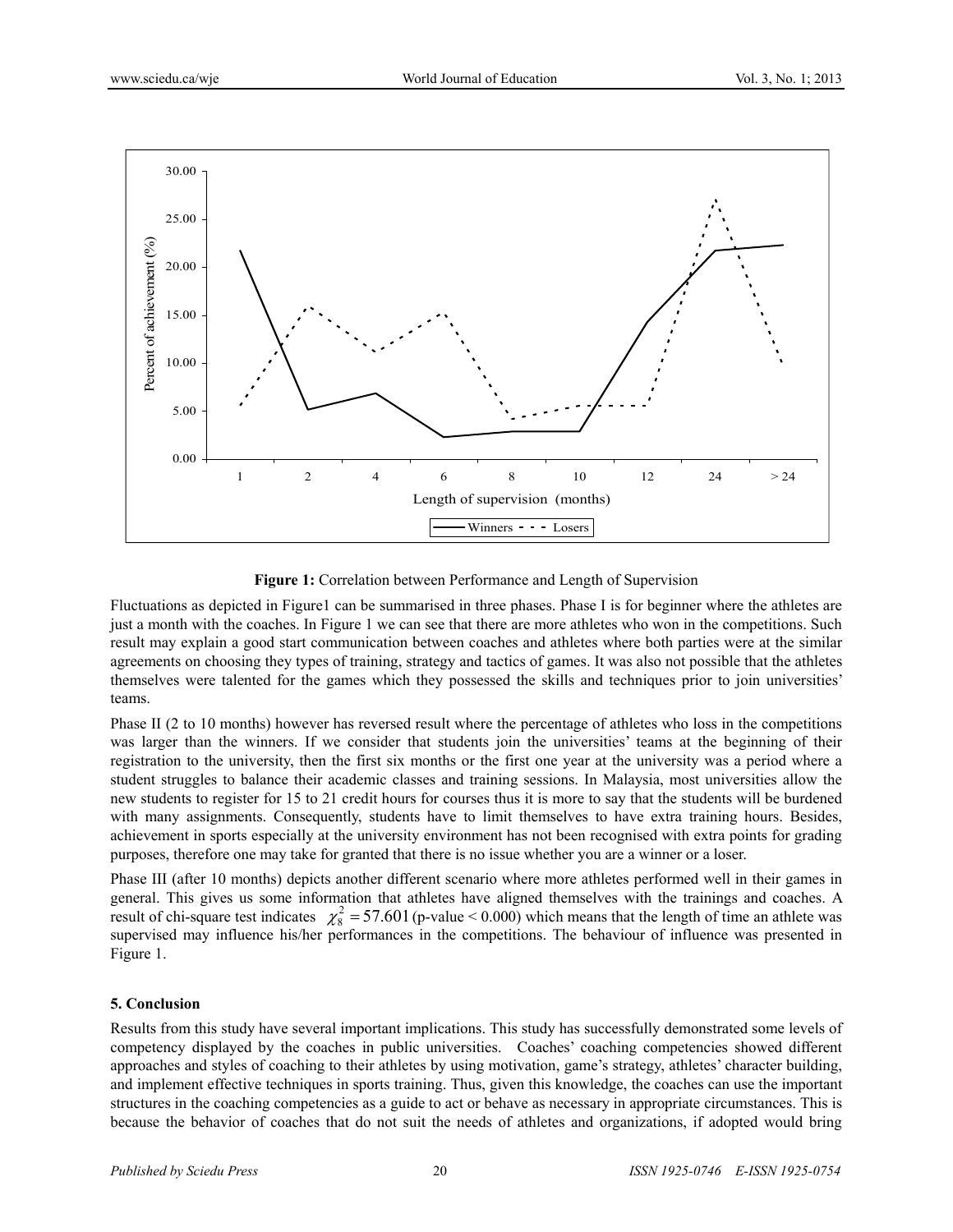adverse implications on the development and progress of the athletes and the team.

In addition, the knowledge gained from this study can provide valuable input to the development of coaching development program to the parties concerned, such as universities, the Ministry of Higher Education, the National Sports Council, and sports bodies. The results of this study can provide meaningful information to plan the structure of the sports coaching education program to be more complete and systematic. The study to some extent can contribute in the selection procedure of an effective coach in preparing an excellent sports team and sound athlete.

The results of this study could also encourage the coaches to appreciate the differences of their athletes. In particular, the coaches can use these findings to improve their understanding of the student-athletes from different backgrounds who observe the level of their coaching competencies compared to coaches who have less knowledge of cultural values and experience. Thus, these findings can be used to illustrate how the collective reality of the coaches' approaches and strategies in terms of providing encouragement, games strategies, technical skills and character building of the athletes.

It is recommended that future studies on the coaches' coaching competency should take into account on other variables such as athletes' past experience, level of competition, the status of athletes and family backgrounds that may have influenced on the perceptions of student-athletes. Besides, this study also suggests that future studies should also utilize qualitative methods as well to acquire more objective data. It is hoped that there are other researchers also interested to conduct studies pertaining to this issues in providing meaningful contribution to the discipline of sports education, especially in management and sports science in Malaysia.

## **References**

- Abdul Hafidz Omar & Norazman Abd Majid. (November, 2004). The relationship between coaches' profile and athletes' performance. Paper presented at 1st Regional Conference on Human Performance at Hilton Hotel, Petaling Jaya, Malaysia.
- Adams, S. (1979). A comprehensive plan for evaluating coaches. *Athletic Purchasing and Facilities, 1*, 14-15, 19-20.
- Brislin, W. R. (1971). Back-translation for cross-cultural research. *Journal of Cross-Cultural Psychology, 1*(13), 185-216.
- Chelladuarai, P., & Saleh, S. D. (1978). Preferred leadership in sport. *Canadian Journal of Applied Sport Sciences, 3,* 85-92.
- Chelladurai, P. (1990). Leadership in sports: a review. *International Journal of Sport Psychology, 21*, 328-354.
- Chelladurai, P., & Arnot, M. (1985). Decision styles in coaching: Preferences of basketball players. *Research Quarterly for Exercise and Sport, 56,* 15-24.
- Chelladurai, P., & Saleh, S. D. (1980). Dimensions of leader behavior in sport: Development of a leadership scale. *Journal of Sport Psychology, 2,* 34-45.
- Cratty, B. J. (1989). *Psychology in contemporary sport* (3rd. ed). New Jersey: Prentice-Hall.
- Dalton, M. (1997). Are competency models a waste? *Training and Development, 51*(10), 46-50.
- Fung, L. (2002). Task familiarity and task efficacy: A study of sports coaches. *Perceptual and Motor Skills, 95,* 367-372.
- Hersey, P., & Blanchard, K. H. (1977). *Management of organization behavior* (3<sup>rd</sup> ed). Englewood cliffs, New Jersey: Prentice-Hall, Inc.
- Horn, T. S. (1992). *Advance in sport psychology* (2<sup>nd</sup> ed). Champaign, IL: Human Kinetics.
- Horn, T. S. (2002). *Coaching effectiveness in sport domain: Advances in sport psychology*. Champaign, IL: Human Kinetics.
- House, R. J. (1971). A Path-Goal theory of leader effectiveness. *Administrative Science Quarterly, 16*, 321-338. http://dx.doi.org/10.2307/2391905
- Khairul Anuar Mokhtar. (1990). KOAM amal sistem lapuk. *Berita Harian*, p. 22.
- Khoo, Kay Kim. (1991). Jurulatih Malaysia tiada inisiatif. *Berita Harian*, p. 21.
- Khoo, Kay Kim. (1991). Worden belum faham budaya pemain. *Berita Harian*, p. 23.